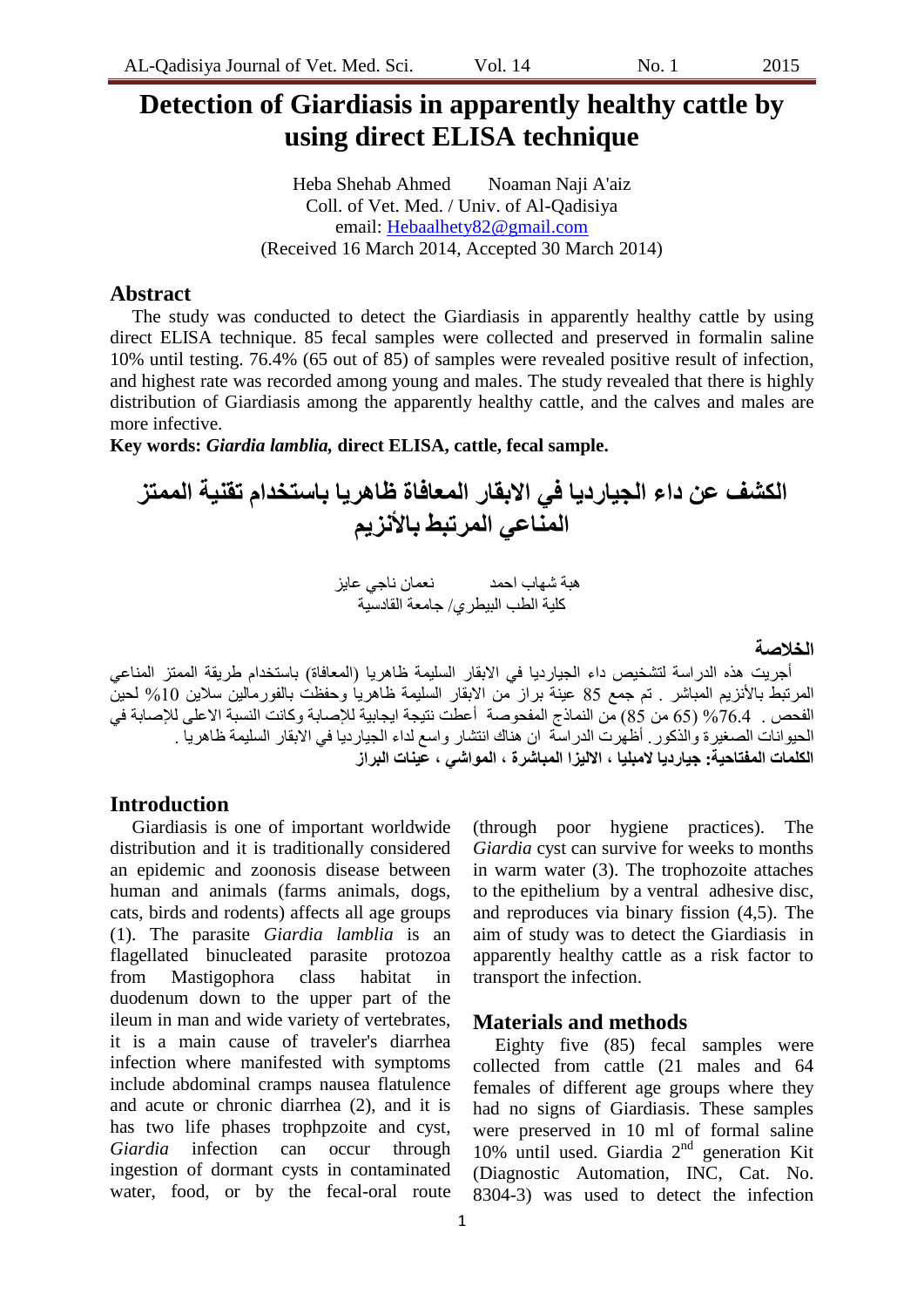according to the manufacturer's instructions. Briefly, 50 µl of fecal sample was added to each well with dilution buffer and incubated for 60 minutes at room temperature (15- 25cº), washed,2 drops of enzyme conjugate were added to each well, incubated 30 minutes, 2drops of chromogen were added to each well, incubate 10 minutes, then 2drops of stop solution were added to each well. The result was read at  $450/620 \sim 650$ nm by ELISA reader.

### **Results**

The results were showed that the rate of infection among apparently healthy cattle were 76.4% (65 out of 85), regarding to the ages , the current study was referred to that most infections of Giardiasis were seen among young animals where it recorded 85.71% of infection in calves of age group ( $\geq$  1 year) with a significant differences  $(p \le 0.05)$  (Table 1). In other hand a significant difference (p≤0.05) between males and females was recorded in the current study, where high prevalence rate (80.65%)was recorded in male (Table 2).

**Table (1): Prevalence of Giardiasis according to age groups using direct ELISA test.**

| Age           | No. of<br>examined<br>sample | No. of<br>positive | Percentage<br>(% ) |
|---------------|------------------------------|--------------------|--------------------|
| $< 6$ m.      | 25                           | 16                 | 64% a              |
| $6 m-1$<br>y. | 11                           |                    | 63.63% a           |
| $\geq 1$ y.   | 49                           | 42                 | 85.71% b           |
| Total         | 85                           | 65                 | 76.4%              |

**Similar letters refers to the non-significant differences while different letters refers to significant differences at**   $(p < 0.05)$ . **m** = **month**,  $y = year$ .

**Table (2): Prevalence of Giardiasis according to the sex using direct ELISA test.**

| Similar | rafore<br>lattore            | tho<br>ŧΔ          | non cignificant    |
|---------|------------------------------|--------------------|--------------------|
| Total   | 85                           | 65                 | 76.47%             |
| female  | 64                           | 48                 | $65\%$ b           |
| male    | 21                           | 17                 | $80.65\%$ a        |
| sex     | No. of<br>examined<br>sample | No. of<br>positive | Percentage<br>(% ) |

letters refers to the non-significant **differences while different letters refers to significant differences at (p< 0.05).**

### **Discussion**

The prevalence rate of Giardiasis in cattle according to direct ELISA technique was (76.4%), which appeared highest than other previous studies  $(6)$ ,  $(7)$  and  $(8)$  when they referred to that the rate of Giardiasis infection by using ELISA test were 10.8%, 9.3% and 13.3% respectively. The increasing of the infection rate in the current study may be attributed to availability of suitable environmental condition to the parasite, reduction of animal health care in addition to the direct contact of the animal because more of them are rearing in close or semi closed cowsheds (9). Regarding to the ages , the current study was referred to that most infections of Giardiasis were seen among young animals where it recorded 85.71% of infection in calves of age group  $(\geq$ 1year) with a significant differences (p≤0.05) . This results is consistent with results that recorded by (10) who reported to that infection was highest among four to five week old calves and remained high among older calves up to 10 weeks, also line with (11) in Alava (northern Spain) who recorded that infection rate of Giardiasis in calves higher than adults, while (12) reported that 45.4% of Giardiasis were in calves aged between 2-16 weeks, but (8) in Bangladesh reported rate (13.3%) in calves. This may be due to the susceptibility of calves to infection when they exposure to the *Giardia* cysts which excreted from chronic infected mothers due to the decrease in the level of acquired immunity. (13) Noted that the excretion of *Giardia* cysts in cattle in the last period of pregnancy be in small quantities and then increase to 38.25cyst/gm. of feces at birth, and then increase in first week after birthing, that's lead to increase infection in young calves. On the other hand, there are significant difference  $(p \le 0.05)$  between male and female was recorded in the current study, which recorded the high prevalence rate (80.65%) in male. This result line with (8) in Bangladesh, who reported male calves (14.3%) have slightly higher prevalence than female calves  $(12.5\%)$ .